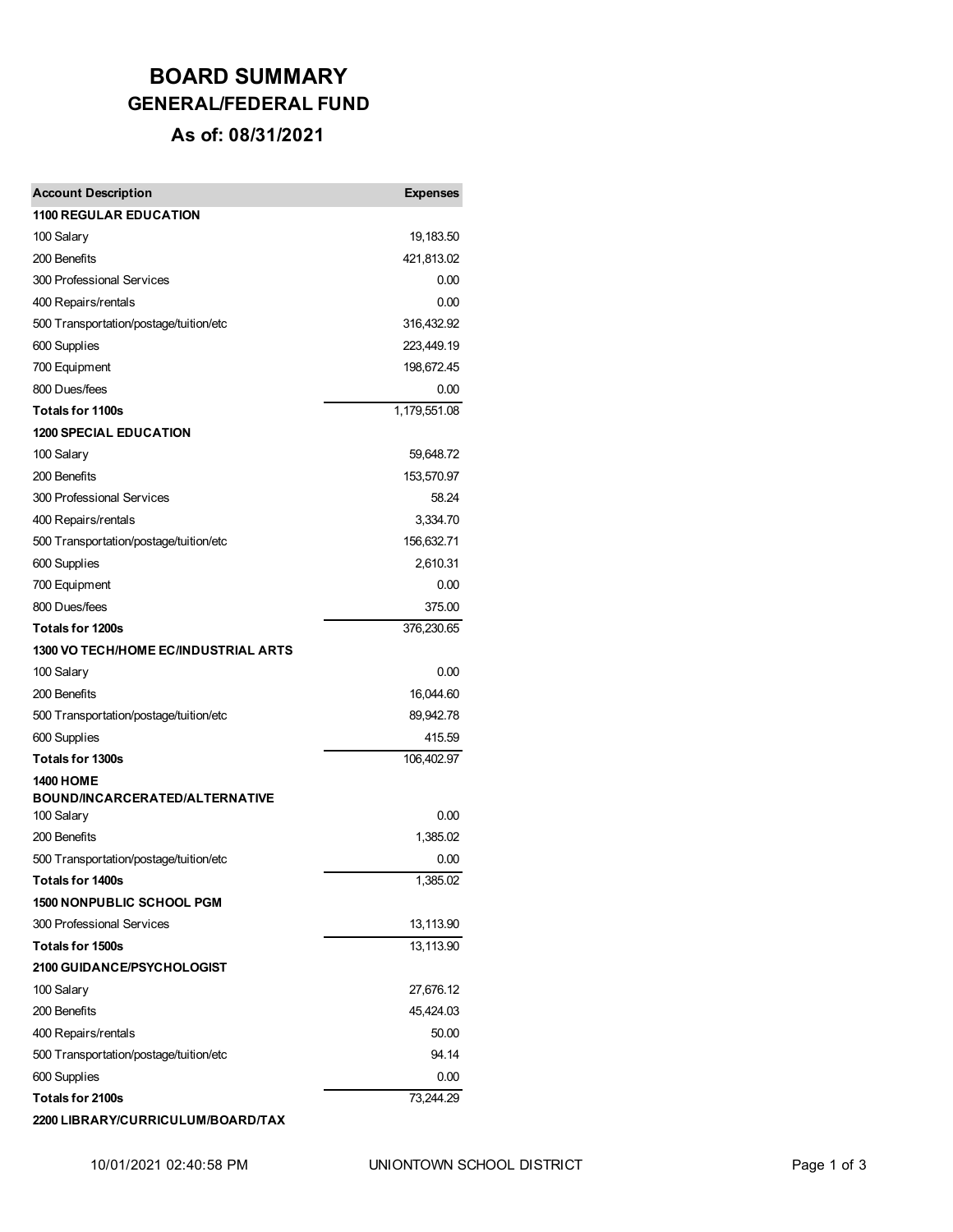## **BOARD SUMMARY GENERAL/FEDERAL FUND As of: 08/31/2021**

| 100 Salary                                   | 22,457.56   |
|----------------------------------------------|-------------|
| 200 Benefits                                 | 37,279.40   |
| 300 Professional Services                    | 25,337.83   |
| 400 Repairs/rentals                          | 149.65      |
| 500 Transportation/postage/tuition/etc       | 0.00        |
| 600 Supplies                                 | 11,873.31   |
| <b>Totals for 2200s</b>                      | 97,097.75   |
| <b>2300 SUPERINTENDENT/PRINCIPALS</b>        |             |
| 100 Salary                                   | 143,563.23  |
| 200 Benefits                                 | 130, 151.99 |
| 300 Professional Services                    | 10,571.30   |
| 400 Repairs/rentals                          | 6,745.18    |
| 500 Transportation/postage/tuition/etc       | 7,764.53    |
| 600 Supplies                                 | 971.25      |
| 800 Dues/fees                                | 595.00      |
| Totals for 2300s                             | 300,362.48  |
| <b>2400 NURSES/PHYSICIANS/DENTAL</b>         |             |
| 100 Salary                                   | 1,554.81    |
| 200 Benefits                                 | 15,933.13   |
| 300 Professional Services                    | 2,905.00    |
| 400 Repairs/rentals                          | 0.00        |
| 500 Transportation/postage/tuition/etc       | 0.00        |
| 600 Supplies                                 | 984.77      |
| 700 Equipment                                | 1,199.12    |
| <b>Totals for 2400s</b>                      | 22,576.83   |
| <b>2500 BUSINESS OFFICE</b>                  |             |
| 100 Salary                                   | 31,666.28   |
| 200 Benefits                                 | 23,512.53   |
| 300 Professional Services                    | 225.00      |
| 400 Repairs/rentals                          | 1,575.75    |
| 500 Transportation/postage/tuition/etc       | 500.00      |
| 600 Supplies                                 | 244.01      |
| 800 Dues/fees                                | 17,473.00   |
| Totals for 2500s                             | 75,196.57   |
| <b>2600 BUILDINGS &amp; GROUNDS/SECURITY</b> |             |
| 100 Salary                                   | 265,439.62  |
| 200 Benefits                                 | 237,180.03  |
| 300 Professional Services                    | 0.00        |
| 400 Repairs/rentals                          | 72,337.14   |
| 500 Transportation/postage/tuition/etc       | 67,512.34   |
| 600 Supplies                                 | 19,611.69   |
| 700 Equipment                                | 3,771.30    |
| 800 Dues/fees                                | 579.36      |
| Totals for 2600s                             | 666,431.48  |
|                                              |             |